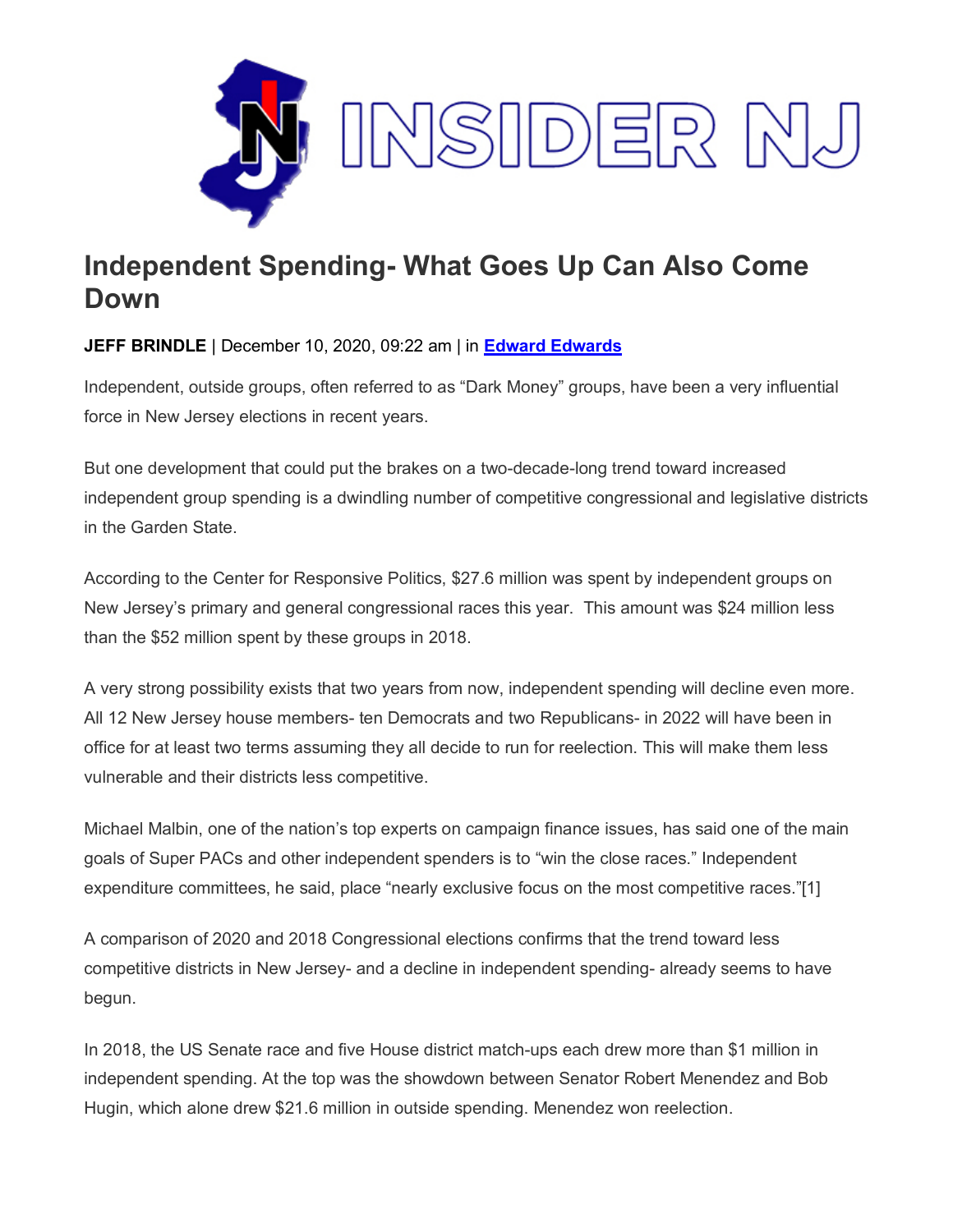A total of \$51.9 million- 99.8 percent of all the independent money spent in New Jersey in 2018- poured into those six campaigns.

*[1] Malbin, Michael, "PACs in an Age of Super PACs," March 6, 2013 presentation to National PAC conference. Malbin is executive director of the Campaign Finance Institute, which is now affiliated with the National Institute on Money in Politics. He also is a professor of political science at the University of Albany.*

| <b>Table 1</b><br><b>Independent Spending in New Jersey</b><br><b>Congressional Races-2020 Versus 2018<sup>2</sup></b> |              |               |                        |               |  |  |  |  |  |
|------------------------------------------------------------------------------------------------------------------------|--------------|---------------|------------------------|---------------|--|--|--|--|--|
|                                                                                                                        | 2020         | $\frac{0}{0}$ | 2018                   | $\frac{0}{0}$ |  |  |  |  |  |
| <b>NJ Congressional Elections Where</b><br><b>Independent Spending Exceeded \$1 million</b>                            | 3            |               | 6                      |               |  |  |  |  |  |
| <b>Total Independent Spending in Those</b><br><b>Competitive Districts</b>                                             | \$25,682,622 | 93%           | \$51,968,272           | 99.8%         |  |  |  |  |  |
| <b>Total Independent Spending in Other</b><br><b>Districts</b>                                                         | \$1,965,742  | $7\%$         | $\mathsf{S}$<br>94,956 | 0.2%          |  |  |  |  |  |
| <b>Total Independent Spending in NJ</b><br><b>Congressional Elections</b>                                              | \$27,648,364 |               | \$52,063,228           |               |  |  |  |  |  |

Seven other House races in 2018 drew less than \$95,000 combined in outside spending. That signals they were relatively safe districts with bigger winning margins that would be hard for the opposing party to wrench loose even with outside spending.

In the 2020 elections, outside spending topped \$1 million in just three districts.

The three districts alone attracted a total of \$25.7 million- 93 percent of all independent spending. The second congressional district race where Rep. Jeff Van Drew won reelection was the biggest magnet, drawing about \$13 million.

The other ten campaigns, including the US Senate race and contests for nine house seats, combined received just under \$2 million in independent funds, or 7 percent.

A similar pattern holds for recent legislative races. The slowing of outside group spending was seen in the Assembly election of 2019, when outside groups spent just \$5.9 million compared with the \$11.8 million spent by them in the Assembly election of 2015.

## *[2] Source: Center for Responsive Politics*

The two most competitive districts in 2015 received a total of \$3.9 million of independent spending- 73 percent of spending targeted by district.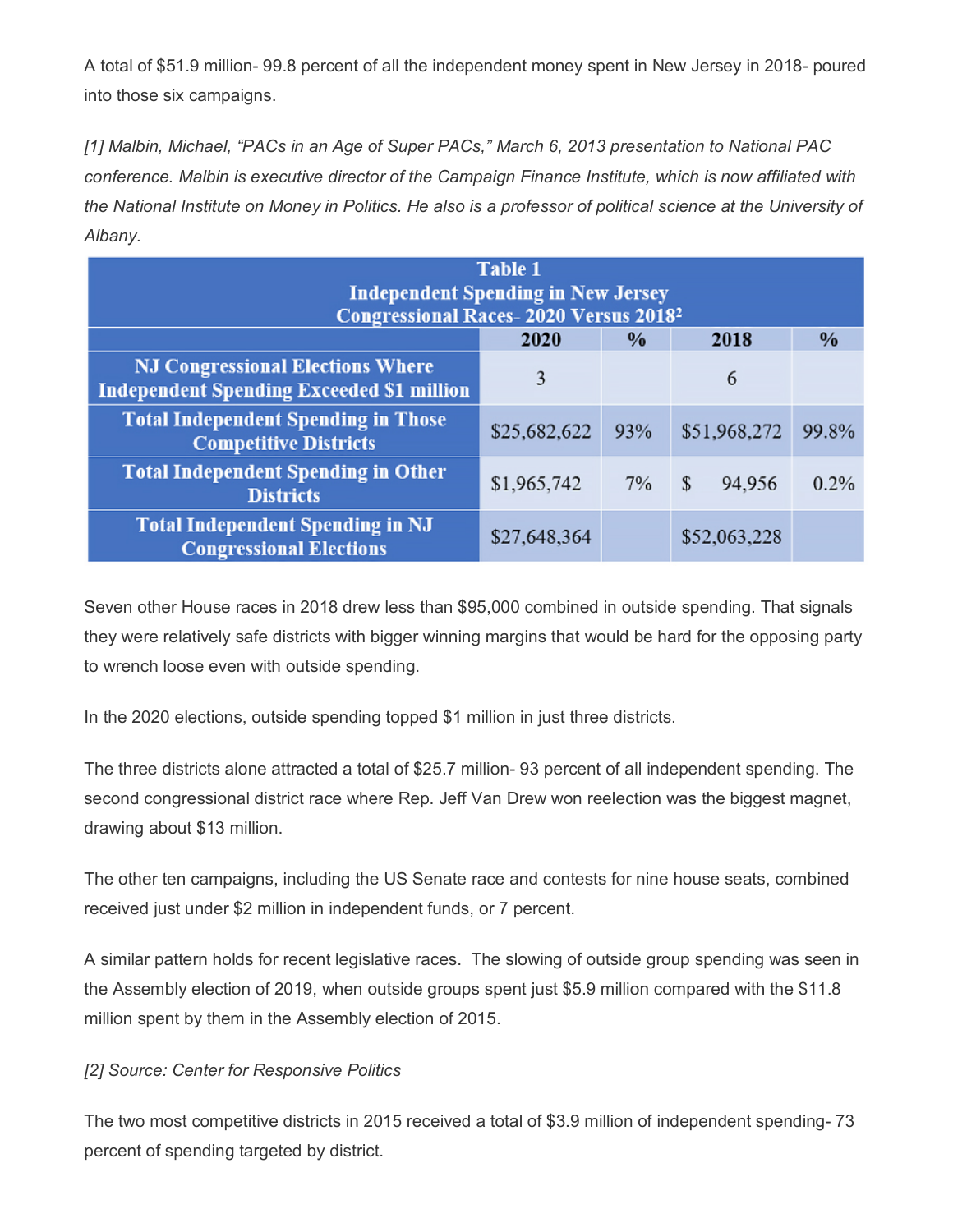In 2017, the third district state Senate race set a national record when nearly \$19.8 million in independent spending poured into in to defend and attack Senate President Stephen Sweeney, who, in the end, won handily. Along with the two other top competitive districts, total spending was \$22.3 million- 90 percent of known targeted spending.

| Table 2<br><b>Independent Spending in NJ Legislative Elections</b>                          |             |               |              |      |               |               |  |  |  |
|---------------------------------------------------------------------------------------------|-------------|---------------|--------------|------|---------------|---------------|--|--|--|
|                                                                                             | 2019        | $\frac{0}{0}$ | 2017         | $\%$ | 2015          | $\frac{0}{0}$ |  |  |  |
| <b>NJ Legislative Contests Where</b><br><b>Independent Spending Exceeded</b><br>\$1 million |             |               | 3            |      | $\mathcal{D}$ |               |  |  |  |
| <b>Total Independent Spending in Most</b><br><b>Competitive Districts</b>                   | \$1,078,774 | 29%           | \$22,314,400 | 90%  | \$3,880,992   | 73%           |  |  |  |
| <b>Total Independent Spending Where</b><br><b>Target District is Known<sup>3</sup></b>      | \$3,748,118 |               | \$24,821,597 |      | \$5,319,285   |               |  |  |  |

In 2019, the most competitive legislative district received just \$1.1 million.

No statistic better illustrates the two-decades-long growth in outside group spending better than the 11,458 percent spike in independent spending in New Jersey that took place between 2005-2017.

That suddenly changed in 2019, when independent spending on legislative races fell from an all-time peak of \$27.3 million to \$5.9 million- a drop of 78 percent.

Some of this can be explained by the fact that both houses were running in 2017 and it featured the most expensive state legislative race in US history.

But even if you just compare 2019 to 2015 since both were years when the only house up for reelection was the Assembly, spending was nearly half.

*[3] Unlike Congressional races, not all independent spending in legislative races is broken out by district. Full independent spending totals by year were \$5,856,004 in 2019, \$27,290,174 in 2017 and \$11,836,544 in 2015.*

It could be that other races in the future could set new records for independent spending; perhaps a gubernatorial race in the future when no incumbent is running for reelection. Governor Phil Murphy already has set his re-election campaign in motion for next year.

When the governor first ran in 2017, it was a free-for-all that led to \$24.5 million in independent spending- a record for a gubernatorial election. There were 16 candidates in the primary and general elections.

Again, competition increased outside spending.